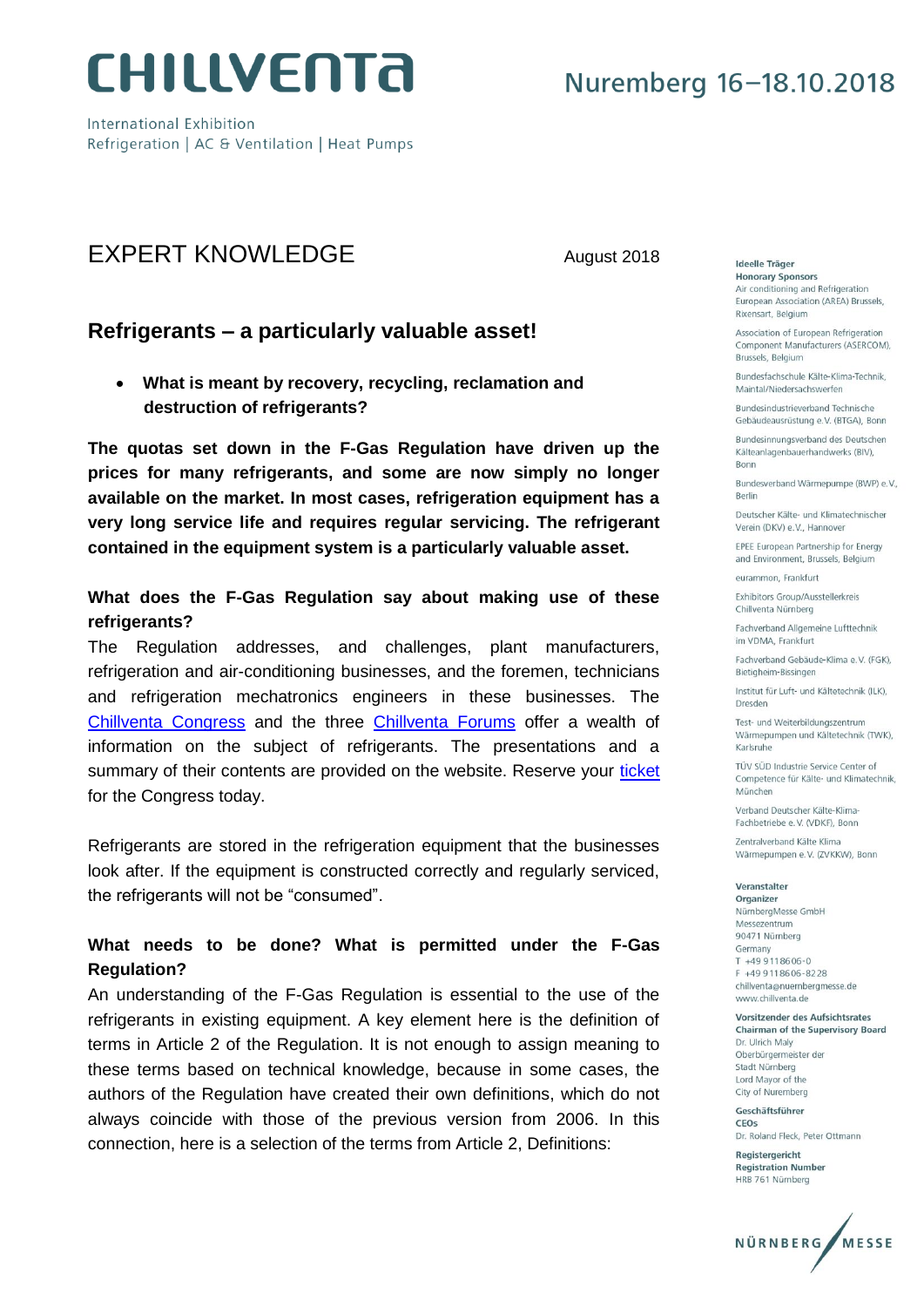*(10) 'placing on the market' means supplying or making available to*  another party in the Union for the first time, for payment or free of charge, *or using for its own account in the case of a producer, and includes customs release for free circulation in the Union;*

"*Placing on the market"* relates principally to the manufacturers of refrigerants and importers that import refrigerants into the EU, or manufacture them in the EU and sell them to third parties. This term is used in Articles 1, 2, 11, 14, 16, 17, 18, 19, 21 and 25, and Annexes III and V.

*(14) 'recovery' means the collection and storage of fluorinated greenhouse gases from products, including containers, and equipment during maintenance or servicing or prior to the disposal of the products or equipment;*

"*Recovery"* is the key term with regard to the use of refrigerants in existing equipment. This term is used in Articles 1, 2, 6, 8, 9, 10, 12 and 13, and is explained in Article 8.

#### *Article 8: Recovery*

*1. Operators of stationary equipment or of refrigeration units of refrigerated trucks and trailers that contain fluorinated greenhouse gases not contained in foams shall ensure that the recovery of those gases is carried out by natural persons that hold the relevant certificates provided for by Article 10, so that those gases are recycled, reclaimed or destroyed.*

*This obligation applies to operators of any of the following equipment: (a) the cooling circuits of stationary refrigeration, stationary air-conditioning and stationary heat pump equipment; …*

### **This Article places full responsibility on the equipment operators to ensure that the recovery of refrigerants from equipment is performed only by certified persons.**

#### *From Article 2: Definitions*

*(15) 'recycling' means the reuse of a recovered fluorinated greenhouse gas following a basic cleaning process;*

"*Recycling"* is another key term. This provides the opportunity of re-using refrigerants from existing equipment following a basic cleaning process (i.e. the use of a filter dryer). This term is used in Articles 2, 6, 9, 11, 12 and 13, and in Annex VII.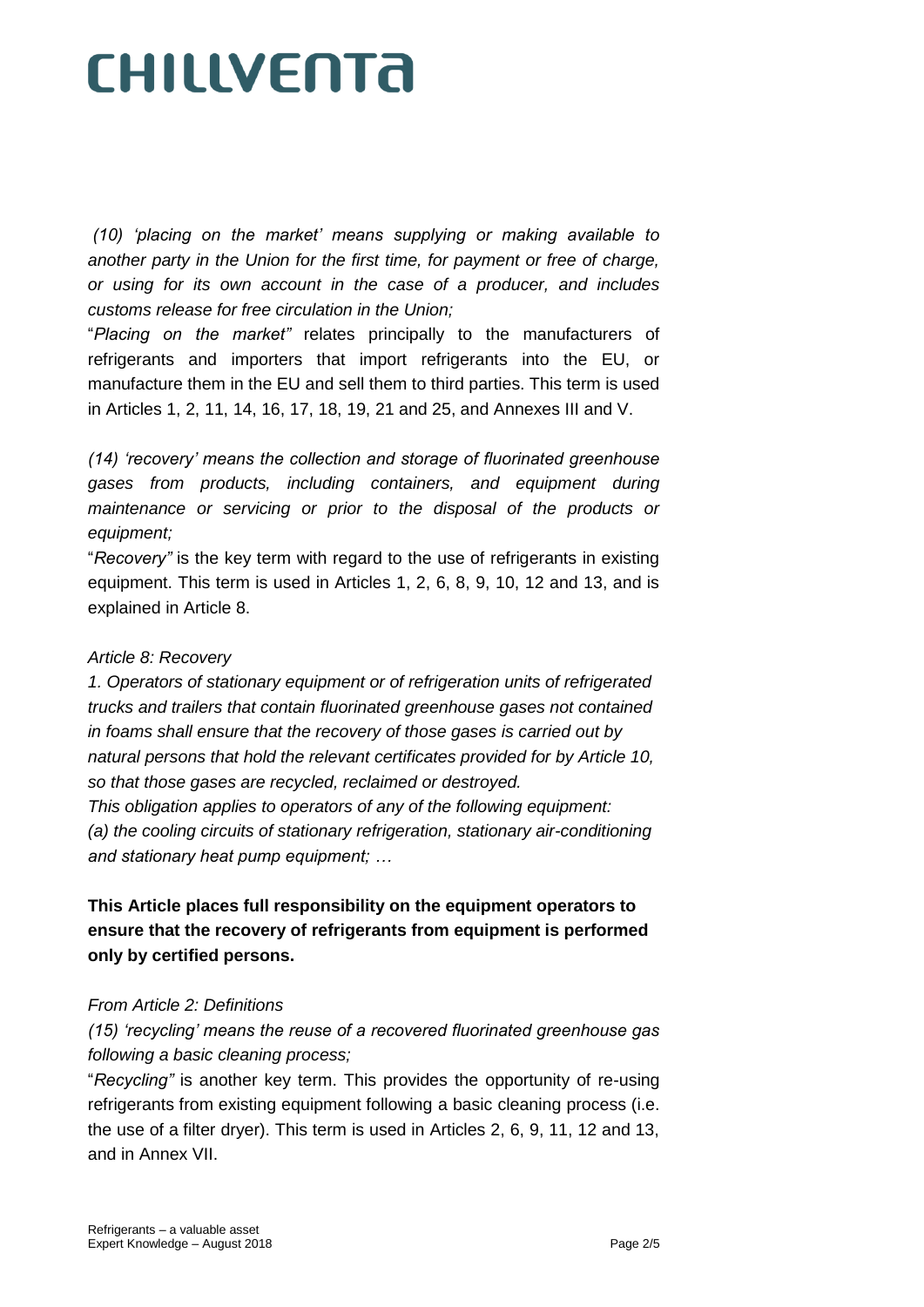It is important to note Article 13, which also permits the use of such refrigerants with a GWP of 2,500 or more for maintenance and servicing purposes until 1 January 2030.

#### *Article 13 Control of use*

*The prohibition referred to in the first subparagraph shall not apply to the following categories of fluorinated greenhouse gases until 1 January 2030:*

*(a) reclaimed fluorinated greenhouse gases with a global warming potential of 2,500 or more used for the maintenance or servicing of existing refrigeration equipment, provided that they have been labelled in accordance with Article 12(6);*

*(b) recycled fluorinated greenhouse gases with a global warming potential of 2,500 or more used for the maintenance or servicing of existing refrigeration equipment provided they have been recovered from such*  equipment. Such recycled gases may only be used by the undertaking *which carried out their recovery as part of maintenance or servicing or the undertaking for which the recovery was carried out as part of maintenance or servicing.*

#### *From Article 2: Definitions:*

*(16) 'reclamation' means the reprocessing of a recovered fluorinated greenhouse gas in order to match the equivalent performance of a virgin substance, taking into account its intended use;*

#### **"***Reclamation***" is the business of professional gas traders and refrigerant manufacturers**.

A look at the market will show that product manufacturers now also perceive the need for professional recovery and reclamation as a key component of the work they perform with their customers, and are actively implementing these processes. See also Art. 9. The term "*reclamation"* is used in Articles 2, 6, 9 and 12, and in Annex VII.

*(17) 'destruction' means the process of permanently transforming or decomposing all or most of a fluorinated greenhouse gas into one or more stable substances that are not fluorinated greenhouse gases;*

"Destruction" can be performed by the refrigerant manufacturer itself only if it has the right equipment for the process.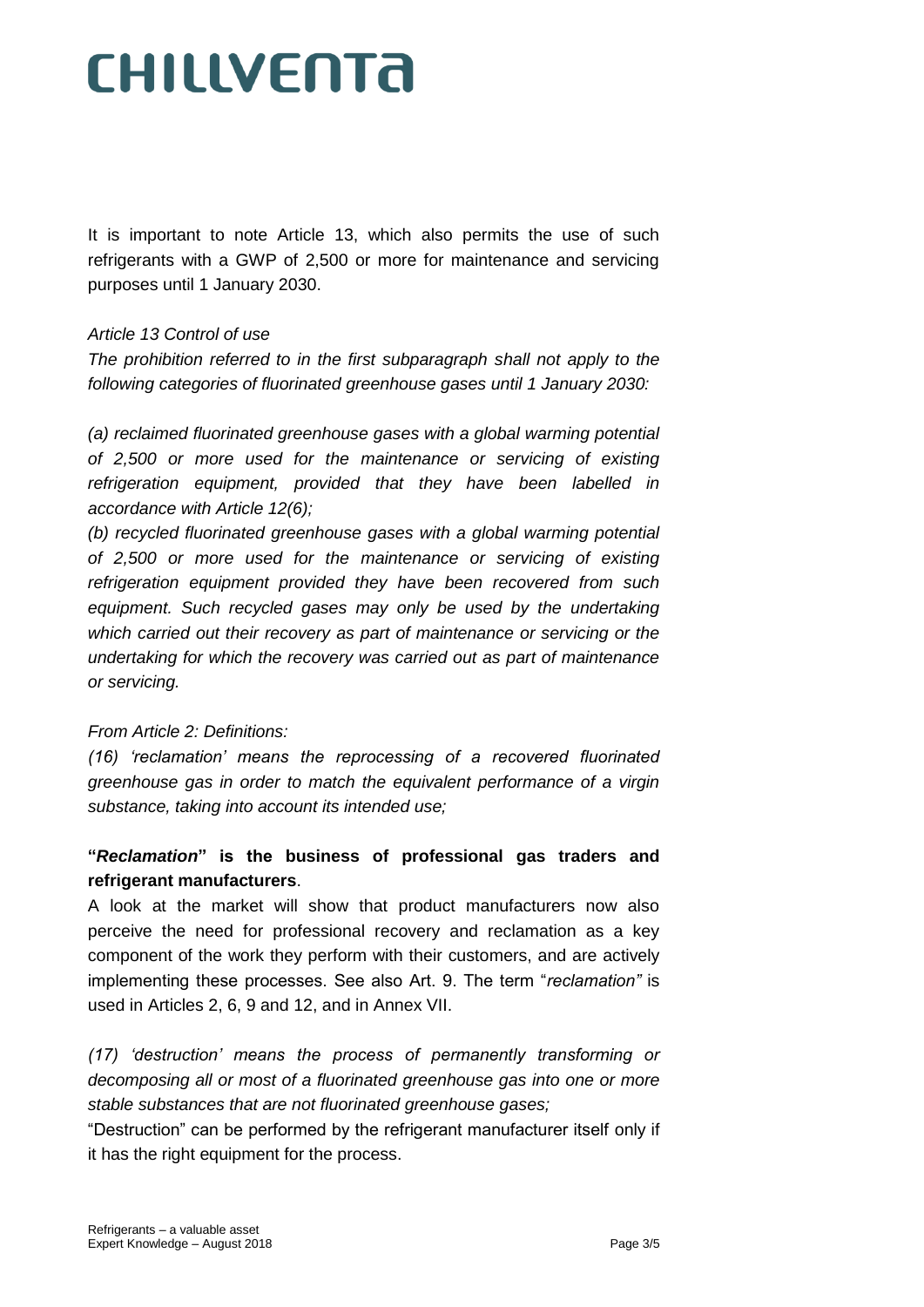### **Priority should be given to the use of recycled or reclaimed refrigerants.**

F-gases are valuable, especially the quantities that perform their task in the existing equipment and are capable of being recycled either now or later. These are important for the service department, which can then maintain the equipment using refrigerants that are either no longer available or are available only at a high price.

#### **More expertise at Chillventa**

Chillventa offers a wealth of information on all aspects of [refrigerants \(in the](https://www.chillventa.de/en/suche?search_valueold=refrigerants&search_value=refrigerants&x=0&y=0)  [forums\).](https://www.chillventa.de/en/suche?search_valueold=refrigerants&search_value=refrigerants&x=0&y=0) All major [refrigerant manufacturers](https://www.chillventa.de/en/ausstellerprodukte/edb3searchnew?catids=29087198) and [specialist wholesalers](https://www.chillventa.de/en/ausstellerprodukte/edb3searchnew?catids=29087272) are represented. Contacts in the form of national and European [associations](https://www.chillventa.de/en/ausstellerprodukte/edb3searchnew?zip=&catids=29087275&halls=&countries=&edbid=&filterchar=&items=50&search=&tab=1) are available on-site at Chillventa. Experts are on hand at the forums to provide visitors with knowledge on the various topics in compact form.

Book your Chillventa [ticket](https://www.chillventa.de/en/visitors/tickets/ticketshop) now to attend the exhibition and take part in the forums.

See [here](http://area-eur.be/publications/technical-bulletin-fgas-recycling) for information on the "Technical Bulletin on F-Gas Recycling in the Field".

Backup VERORDNUNG (EU) Nr. 517/2014 mit Inhaltsübersicht

For more information please visit: **www.chillventa.de/en**